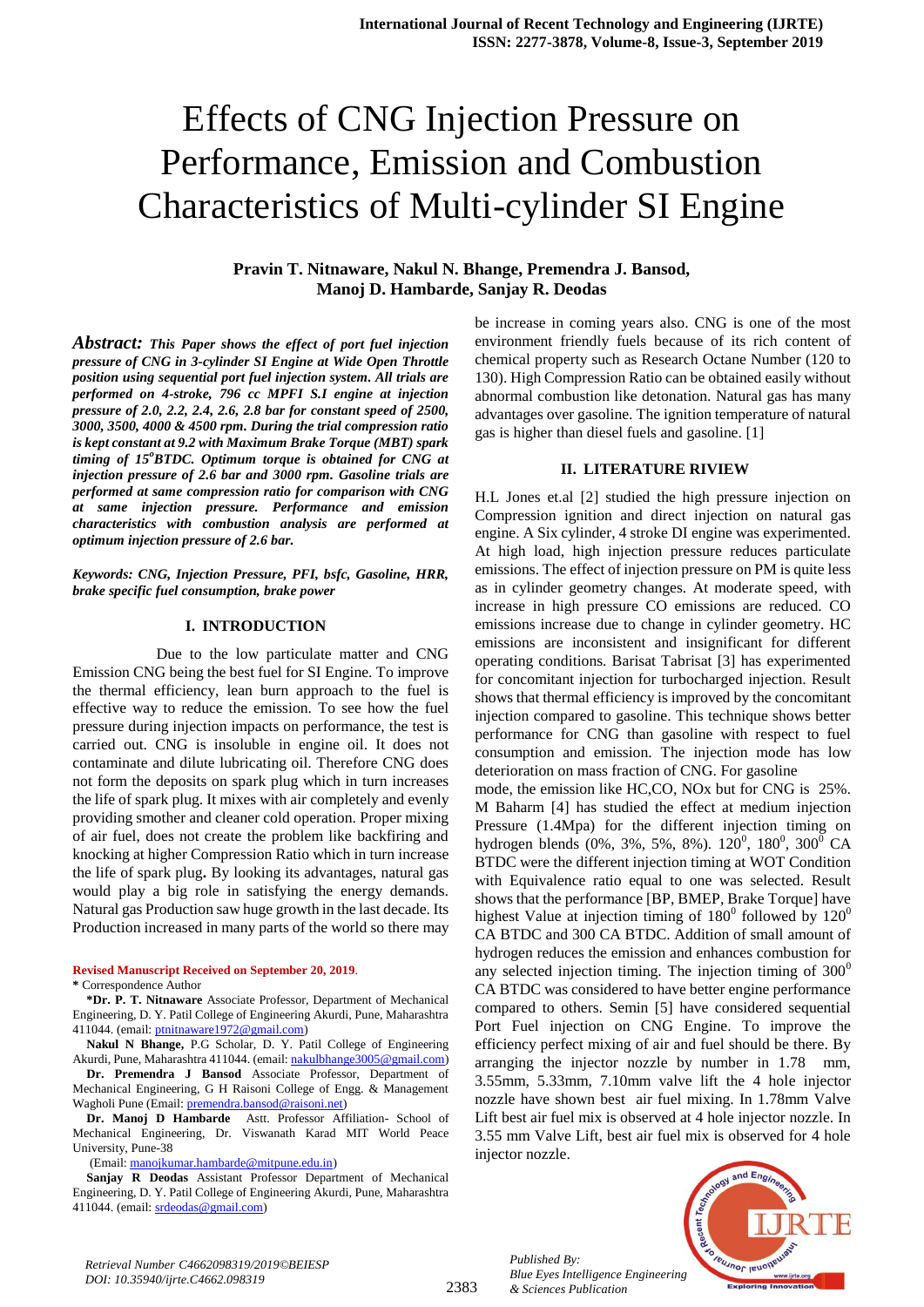# **Effects of CNG Injection Pressure on Performance, Emission and Combustion Characteristics of Multi-cylinder SI Engine**

In 5.33mm valve lift, best air fuel mix is observed at 2 hole1-Exhaust Gas Analyzer, 2-Eddy Current Dynamometer, 3-Crank injector nozzle. In 7.10mm Valve Lift, best air fuel mix isAngle and Rpm Sensor, 4-CNG Cylinder, 5-CNG Rail with observed at 4 hole injector nozzle. Saad aljamali [6] injector, 6-CNG ON/OFF Valve, 7-CNG Two Stage Regulator, experimented CNG Engine with the effect of injection on 8-CNG flow meter, 9-Air Box with manometer, 10-Load Cell

direct injection.1.6L capacity engine, 4-cylinder SI Engine with CR=14 was used. At the end of  $120^{\circ}$  BTDC, injection timing was set at 4000 rpm. Brake Power and Brake Torque are high at  $180^0$  BTDC. At  $120^0$  BTDC, BSFC was reduced. And  $CO<sub>2</sub>$  emission was also reduced at low speed. R.S Hosmath [7] Studied how the injection timing is effected on dual engine functioning with honge oil methyl ether [HOME] and CNG. Maximum BTE of 28.7% at rate of 0.6 KG/hr of BTDC is obtained for DF Engine operation but it is lower than HOME operation and the low CO emission are observed at 26% with the rate of 0.6 Kg/Hr and 27 BTDC compared to HOME operation. Z Taha [8] studied the injection characteristics for high pressure of CNG fueled SI engine.  The effect of CNG injection pressures done in Case 1 and the effect of pulse-width of injection duration is evaluated in second case. In first case, it was seen that injection pressure affects the mass flow rate. However, in second case, that the average mass flow rate at short injection durations is less than that of in Case 1. Based on the experiment, the mass flow rate is in the range of 0.4 g/s to 1.2 g/s for injection pressure of 20 bar to 60 bar which is theoretical flow rate which is required by the engine, At 50 bar injection pressure, the average mass flow rate for Case 2 is 0.7 g/s and for Case 1 is 1.1 g/s respectively.

### **III. Experimental Setup**

Trials are performed on 3-cylinder, 4 Stroke 796 CC water cooled SI Engine. Eddy current dynamometer is used for engine loading and exhaust emissions are measured with AVL 5-gas analyzer. All the results are calculated using 'IC Engine Soft' Ni-DAQ Software. For cranking the engine, DC Motor is used. To measure the dynamic load, special high alloy steel Load cell is used on rotor shaft of dynamometer. The speed is measured with Crank angle sensor and the exhaust temp is measured by thermocouple which is inserted at center at 0.05 m diameter exhaust pipe. Air Box is used for the measurement of air in which diameter of orifice is 35 mm of water column and the fuel is measured by burette method in LPM [Liter Per Minute] of fuel. Hot water is circulated in an engine around CNG Vaporizer to avoid icing of CNG outlet nozzle. Engine exhaust emission such as  $CO$ ,  $CO<sub>2</sub>$ , HC,  $O<sub>2</sub>$ and  $NO_x$  are measured by AVL-5 gas Analyzer. Chemiluminesence method is used for the  $NO<sub>x</sub>$  measurement. Timing light is used to measure MBT spark timing on crank angle teeth gear. The Piezoelectric transducer is used to measure in-cylinder pressure. IC Engine Soft 9.0 Combustion Software is used for combustion analysis.



**Fig 1: Experimental setup**



**Fig1a : Engine Setup** 

**IV. Properties of Fuel**

| <u>Sr</u>      | <b>Property</b>           | CNG       | <b>Gasoline</b> | <b>Diesel</b> |
|----------------|---------------------------|-----------|-----------------|---------------|
| N <sub>0</sub> |                           |           |                 |               |
| 1.             | Octane /Cetane No         | 120-130   | 85-95           | $45 - 55$     |
| 2.             | Molar Mass (Kg/mol)       | 17.3      | 109             | 204           |
| 3.             | Stoichiometric (A/F) Mass | 17.2      | 14.7            | 146           |
| 4.             | L.H.V (MJ/kg)             | 47.5      | 43.5            | 42.7          |
| 5.             | <b>Combustion Energy</b>  | 24.6      | 42.7            | 36            |
| 6.             | <b>Flame Propagation</b>  | 0.41      | 0.5             |               |
|                | Speed(m/s)                |           |                 |               |
| 7.             | Adiabatic Flame Temp C    | 1890      | 2150            | 2054          |
| 8.             | <b>Auto Ignition Temp</b> | 540       | 258             | 316           |
| 9.             | Wobble Index (MJ/m3)      | $51 - 58$ |                 |               |

# **V. Experimental Procedure**

All the Trails are performed at wide open throttle WOT Condition with fuel injection pressure of 2.0,2.2,2.4,2.6,2.8 bar having compression ratio 9.2:1 and MBT spark Timing at 15<sup>0</sup>. Depending upon the engine speed and load, the equivalence ratio is varied by injection pressure. By varying the regulator the injection is monitored by integrated gasoline ECU. Readings are taken at engine speed of 2500, 2500, 3000, 3500, 4000 rpm. With decrease in load the engine speed increases at WOT position.

Equivalent weight of water column is calculated as,

 $h_a \rho_a = h_w \rho_w$ where  $\rho_a = \frac{P}{RT} = \frac{1.01325}{0.287 \times 300} = 1.12 \text{kg/m}^3$ Actual Volume of air Sucked  $V_a = C_d \times \sqrt{2gh_a} \times A_0$ where, P=Atmospheric pressure, bar  $C_d$ = Coefficient of discharge g=Acceleration due to gravity ha=Equivalent weight of air column, m  $A<sub>0</sub>=$ Area of orifice, m **Standard observation Engine Specification**



*Retrieval Number C4662098319/2019©BEIESP DOI: 10.35940/ijrte.C4662.098319*

*Published By:*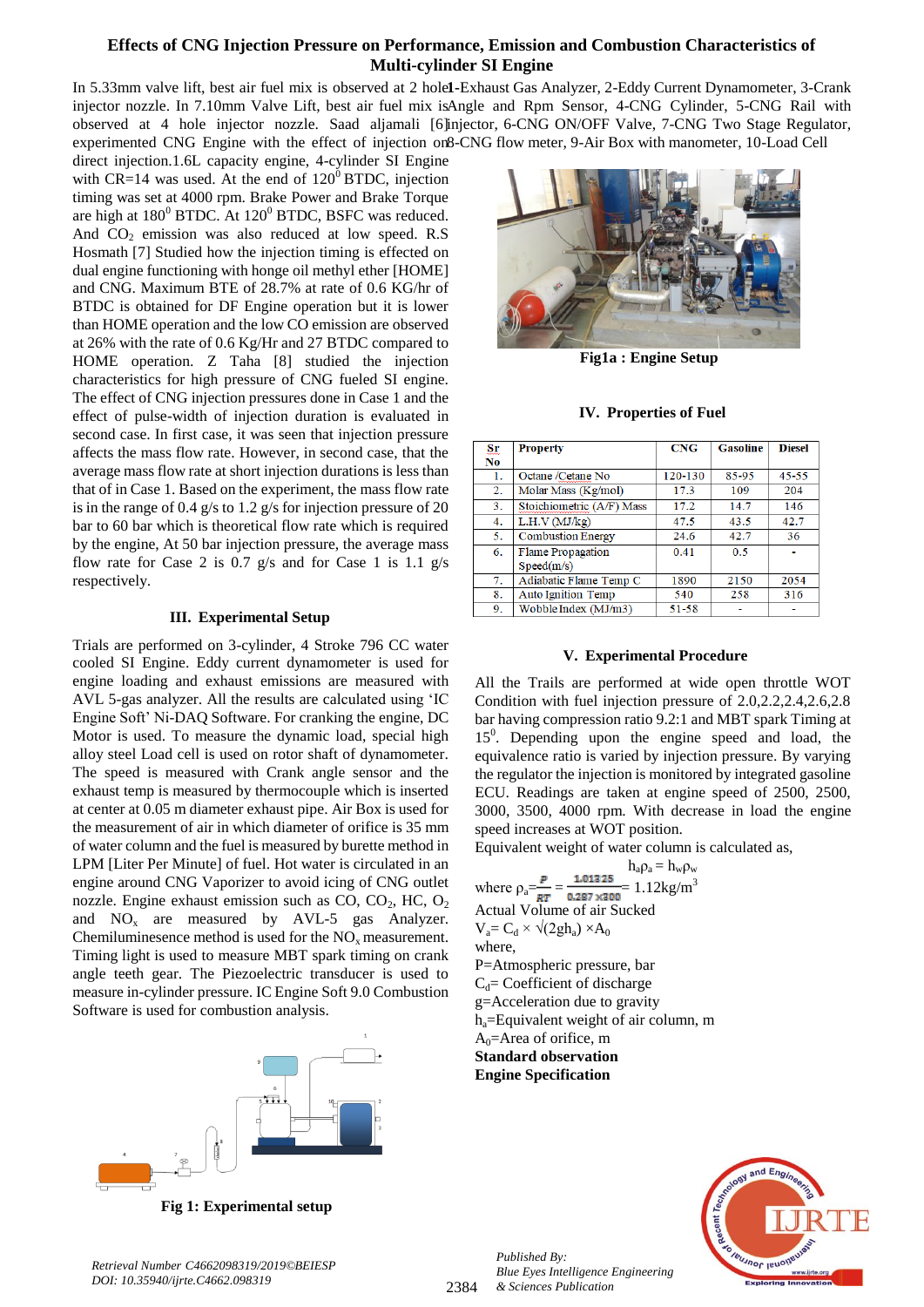| Engine Type               | Four Stoke              |  |
|---------------------------|-------------------------|--|
| No of cylinders           | Three                   |  |
| Bore                      | 66.50mm                 |  |
| Connecting rod length     | 114mm                   |  |
| Compression ratio         | 9.2:1                   |  |
| Fuel system               | Port injection          |  |
| Cooling system            | Water cooled            |  |
| Density of CNG            | $1.6679 \text{ kg/m}^3$ |  |
| Calorific Value           | 46720 J/kg              |  |
| Radius of Brake Drum      | 210mm                   |  |
| Diameter of Cylinder      | $62 \text{mm}$          |  |
| Stroke Length             | $72$ mm                 |  |
| Orifice Diameter          | 35 <sub>mm</sub>        |  |
| <b>Engine Rated Power</b> | 27.6kW @5000 rpm        |  |
| Torque                    | 59 N-m @2000 rpm        |  |

#### **VI. Result and Discussion**

The results presented in the paper are at Wide Open Throttle (WOT) condition having compression ratio 9.2:1 and MBT Spark Timing  $15^{\circ}$  BTDC, with 2.6 bar optimum injection pressure.

# **Performance Characteristics:**

#### **1. Volumetric Efficiency**

Fig 3 shows the volumetric efficiency at different operating conditions, Volumetric efficiency gives the idea of mass of air and fuel admitted to the engine. Volumetric Efficiency firstly decreases and then increases with increase in the injection. At 2500 rpm, maximum volumetric efficiency is noted for the injection pressure of 2.8 bar which shows approx. 92% while for the 2.6 bar it is observed the minimum which equal to 70% and the Volumetric efficiency graph for 2.2 bar and 2.4 bar lies in the middle which has the efficiency range from 85% to 80% from maximum to minimum value.

#### **2. Brake Specific Fuel Consumption**

Fig 4 shows BSFC at WOT condition with compression ratio 9.2, the nature of the graph decreases with increases in the injection pressure. At 2 bar about 1.1 kg/kW-hr is maximum fuel consumption and for 2.0 bar with speed of 4000 rpm and minimum value of the fuel consumption is at 2.8 bar which is equal to 0.3 kg/kW-hr.

#### **3. Brake Specific Energy Consumption**

Fig 5 shows the Brake Specific Energy Consumption variation with different injection pressure. As the injection pressure increases from 2 bar to 2.8 bar, energy consumption is reduced up to 12 MJ/kW-hr. at 4000 rpm for 2.8 bar. Maximum BSFC is at 2 bar which is 50 mJ/kW.hr and at minimum pressure of 2.4 bar it is 13 mJ/kW-hr at speed of 2500 rpm.

#### **4. Brake Thermal Efficiency**

Fig 6 shows the Brake Thermal Efficiency as a function of speed with different injection pressure Maximum and minimum BTE is observed at 2.8 bar and 2.0 bar respectively which shows 22% for maximum at 2500 rpm and

minimum 7% at 4000 rpm at 2.8 bar. Brake Thermal efficiency decreases with the CNG fuel due to higher fuel consumption. BTE is reduced by 24% between the upper and lower limits of pressure.

#### **5. Torque**

Fig 7 shows Torque as a function of speed with change in injection pressure. At 2.8 bar, it shows 37 N-m at 2500 rpm. As the speed increases it decreases. According to the experimental results these parameters are decreased in CNG fuelled engine. Torque is reduced by 20% with CNG operation for the maximum and minimum pressure. More reduction in torque is observed with increase in speed. At 2.2 bar, 6 N-m torque is observed by increasing the speed up to 4000 rpm, it decreases gradually. A minimum torque is observed for 2.0 bar where is 7 N-m so it is clear that by increasing the speed it shows downward trend.





**Fig 4: Brake Specific Fuel Consumption with Variation in speed**



**Fig 5: Brake Specific Energy Consumption with Variation in speed**



*Published By:*

*& Sciences Publication*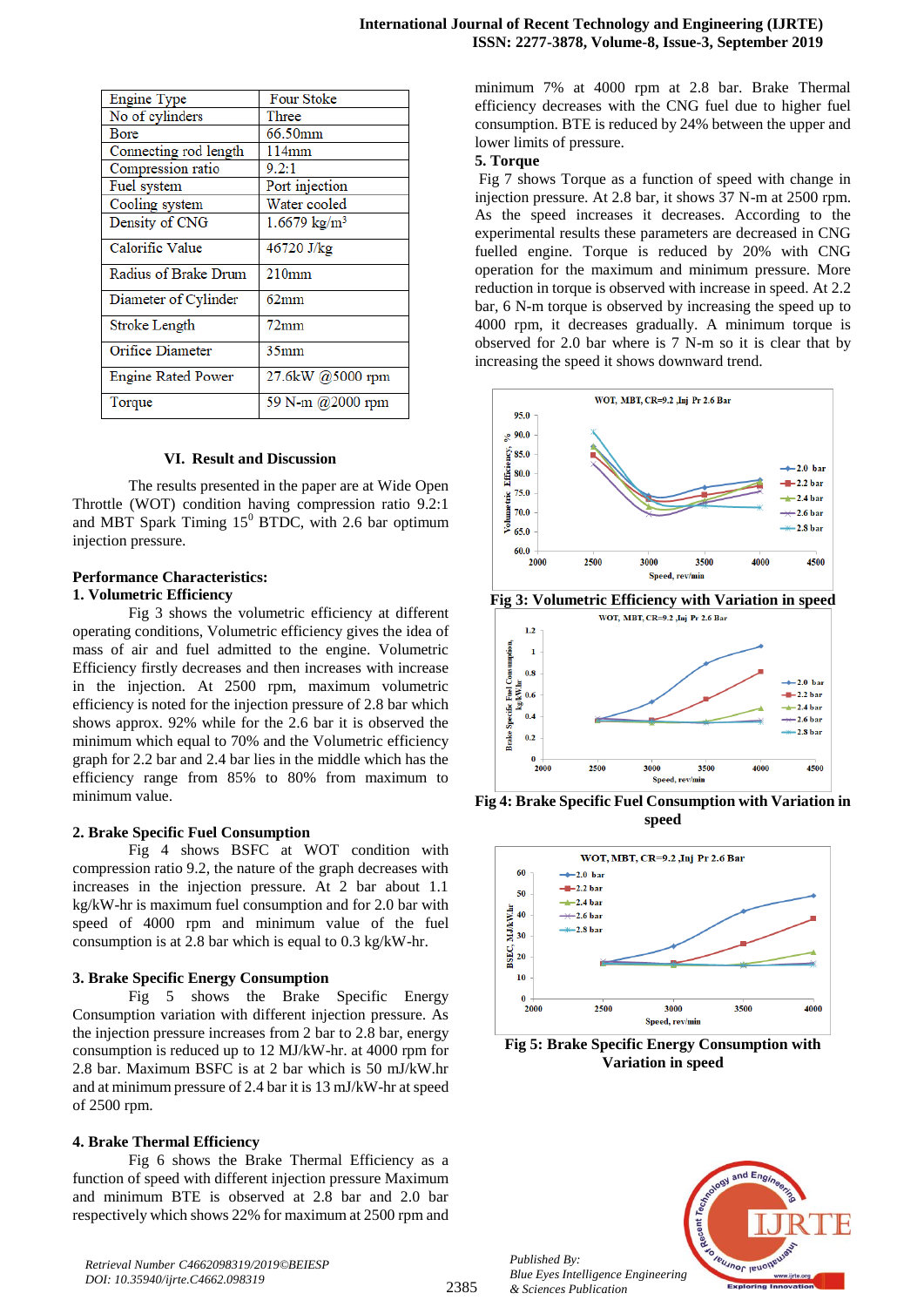# **Effects of CNG Injection Pressure on Performance, Emission and Combustion Characteristics of Multi-cylinder SI Engine**



**Fig 6: Brake Thermal efficiency with Variation in speed**



**Fig 7: Torque with Variation in speed**



**Fig 8: Heat Release Rate with change in Crank Angle**



**Fig 9: Cylinder Pressure with change in Crank Angle**

# **Combustion Analysis:**

# **6. Heat Release rate**

Fig 8 shows how heat release rate varies with crank angle. For the different crank angle varying from  $-50^0$  to  $50^0$ , heat release rate for different speed are plotted where maximum heat release is observed at 2500 rpm and minimum at 4000 rpm.

# **7. Cylinder Pressure**

Fig 9 shows how Cylinder pressure varies with crank angle Cylinder Pressure is maximum for Crank angle  $20^0$  at speed of 2500 rpm. As the speed increases Cylinder Pressure reduces and is lowest at  $30^{\circ}$  at speed of 4000 rpm.

# **Emission Characteristics**

# **8. Carbon Monoxide**

The variation of CO emission as a function of speed for the pressure of 2.6 bar is shown in figure 10.It is seen that CO emission are very less in lean mixture and is observed that at 2500 rpm emission are less for CNG compared to gasoline .At 2500 rpm, it is 42 gm/kW-hr for CNG and for gasoline it is 100gm/kW-hr. As the speed is increased emissions reduces.

# **9. Hydrocarbon**

Fig 11 shows the emission of hydrocarbon from the engine outlet for the fuels CNG and gasoline in comparison for 2.6 bar. As the speed increases, HC Emission increases. But it is less than gasoline engine. At 2500 rpm, HC Emission is about 0.1gm/kW-hr and that for gasoline at same speed is 0.25 gm/kW-hr. At 4500 rpm, Difference between HC Emission for CNG and gasoline is quite is less.



**Fig 10: Carbon Monoxide with Variation in speed**



**Fig 11: Hydrocarbon with Variation in speed**



**Fig: 12 Oxides of Nitrogen with Variation in Speed**

*Published By: Blue Eyes Intelligence Engineering & Sciences Publication* 



*Retrieval Number C4662098319/2019©BEIESP DOI: 10.35940/ijrte.C4662.098319*